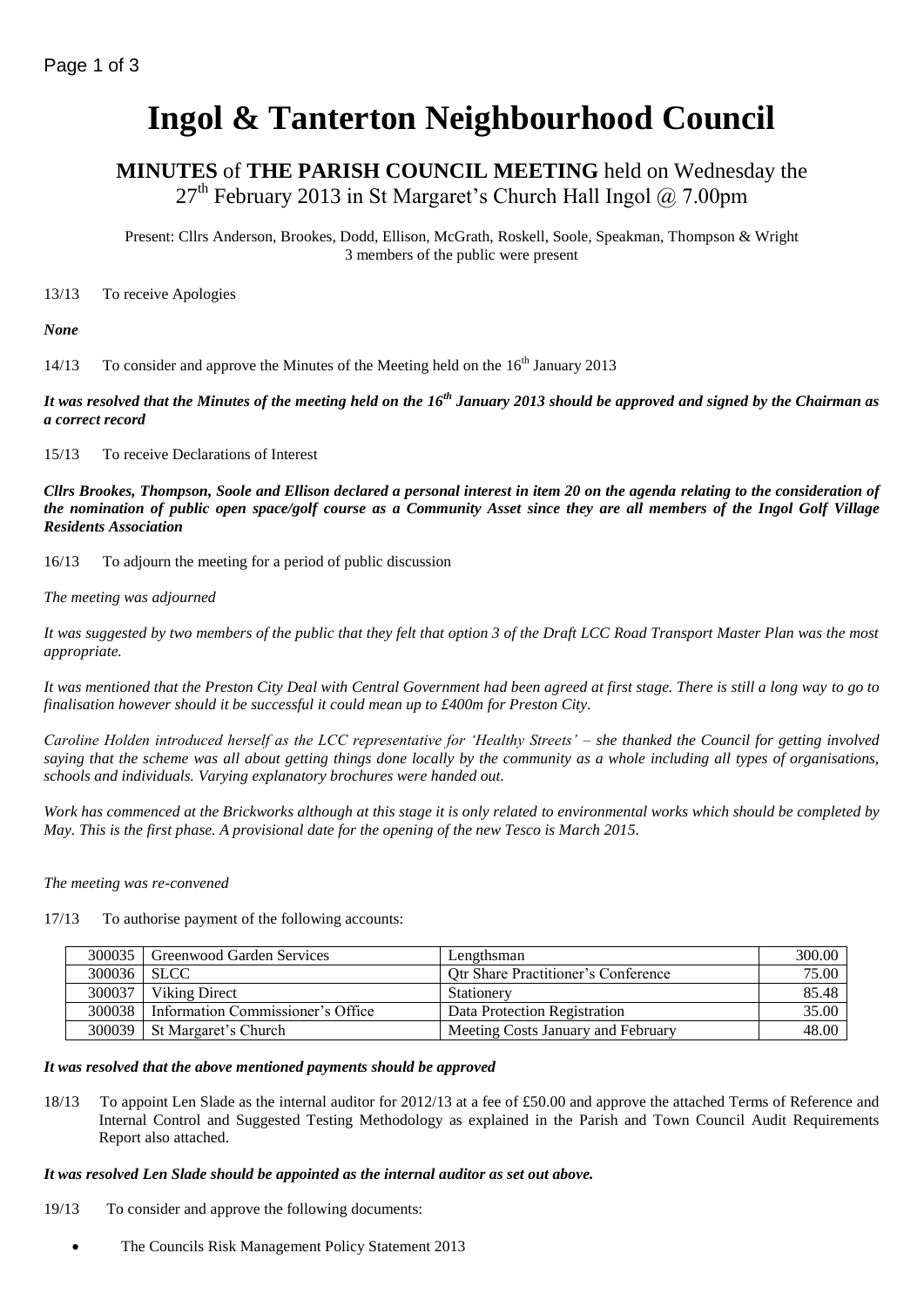# Page 2 of 3

- The Councils Risk Management Register 2013
- The Councils Asset Register 2013
- The Review of the Effectiveness of the Internal Audit and Internal Control 2013

#### *It was resolved the above mentioned documents circulated with the agenda should be approved*

20/13 To consider the renewal of the lengthsman's contract for the year  $1<sup>st</sup>$  April 2013 to 31 $<sup>st</sup>$  March 2014 at eight hours per week</sup> (budget provision already made) at an hourly rate of £12.50 per hour and authorise that the Chairman and Clerk sign the said contract on behalf of this Council.

#### *It was resolved that the lengthsman's contract should be renewed as outlined above and that the Chairman and Clerk should sign the contract on behalf of this Council*

21/13 To consider forming a working group to undertake the mapping of community assets for approval by this Council

#### *It was resolved that Cllrs Anderson, Brookes and Roskell should form the above mentioned working group*

22/13 To consider forming a working group to meet with Preston CC representatives in order to discuss a way forward with regard to the drainage of the Tanterton football pitches and formulate proposals if appropriate for the consideration of this Council

#### *It was resolved that Cllrs Brookes, Anderson, Speakman and Dodd should form the above mentioned working group*

23/13 To consider appointing a representative to attend 'Healthy Street' meetings on behalf of this Council

#### *It was resolved that Cllrs Anderson and Soole should be appointed to represent this Council at 'Healthy Street' meetings*

24/13 To consider the Draft Central Lancashire Highways and Transport Master Plan

*It was resolved that the suggested draft response which had been compiled before the meeting and circulated with the agenda should be adopted subject to an amendment concerning the location of the proposed train station which is was felt would be more appropriate in its original suggested location in Ingol*

25/13 To consider a response to the Draft Open Space & Playing Pitch Supplementary Planning Document

*It was resolved that the following comments should be forwarded to Central Lancashire in respect of the above consultation:*

*Open Spaces are an emotive subject with local communities. The Open Spaces Consultation Draft deliberately offers the option to developers of mitigation through a financial contribution, more specifically through a S106 contribution. Can we add a clause to the Open Spaces Draft to the effect that 'local councils and community groups should be consulted on the use of available S106 monies provided as a financial contribution in lieu of open space provision'*

26/13 To note the provisional meeting dates for the financial year 2013/14 (enclosed)

#### *It was resolved that the provisional dates for future meetings should be noted*

*15TH MAY 2013 10TH JULY 2013 11TH SEPTEMBER 2013 23TH OCTOBER 2013*

# *11TH DECEMBER 2013 15TH JANUARY 2014 26TH FEBRUARY 2014*

27/13 To approve membership of LALC 2013/14 at a subscription of £620.25

## *It was resolved this Council approve membership of LALC as set out above*

28/13 To form a working group to investigate and identify potential improvements to Tag Lane including entrance and exit and submit to this Council fully costed proposals for consideration.

## *It was resolved that Cllrs Wright, Anderson and Soole should form the above mentioned working group*

29/13 To form a working group to liaise with Gateway with regard to potential improvements to the area and if appropriate submit project suggestions to this Council for consideration.

*It was resolved that Cllrs Anderson and McGrath should form the above mentioned working group*